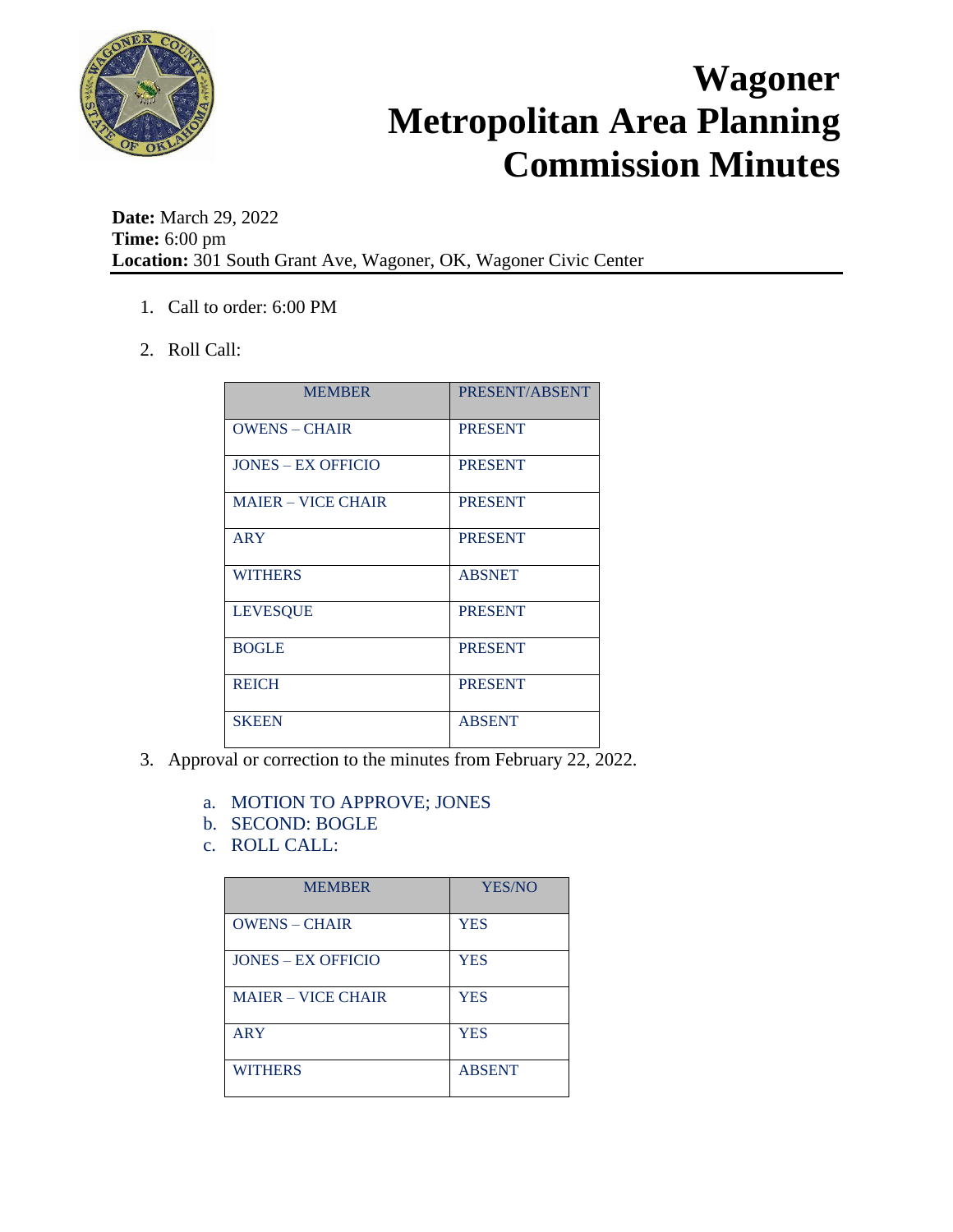

| <b>LEVESQUE</b> | <b>YES</b>    |
|-----------------|---------------|
| <b>BOGLE</b>    | <b>YES</b>    |
| <b>REICH</b>    | <b>YES</b>    |
| <b>SKEEN</b>    | <b>ABSENT</b> |

- 4. Approve, conditionally approve, or disapprove the subdivision of land and lot combination request in District 1, Case #3-22, Joe Freeny. Location: 3575 E. 273rd E. Ave., Broken Arrow, OK.
	- a. MOTION TO APPROVE; JONES
	- b. SECOND: MAIER
	- c. ROLL CALL:

| <b>MEMBER</b>             | <b>YES/NO</b> |
|---------------------------|---------------|
| <b>OWENS - CHAIR</b>      | <b>YES</b>    |
| <b>JONES – EX OFFICIO</b> | <b>YES</b>    |
| <b>MAIER - VICE CHAIR</b> | <b>YES</b>    |
| <b>ARY</b>                | <b>YES</b>    |
| <b>WITHERS</b>            | <b>ABSENT</b> |
| <b>LEVESQUE</b>           | <b>YES</b>    |
| <b>BOGLE</b>              | <b>YES</b>    |
| <b>REICH</b>              | <b>YES</b>    |
| <b>SKEEN</b>              | <b>ABSENT</b> |

- 5. Approve, conditionally approve, or disapprove the subdivision of land and lot combination request in District 2, Case #10-22, Valorie Allison. Location: 5746 E. 104<sup>th</sup> St. N., Wagoner, OK.
	- a. MOTION TO APPROVE; MAIER
	- b. SECOND: LEVESQUE
	- c. ROLL CALL:

| <b>MEMBER</b> | YES/NO |
|---------------|--------|
|               |        |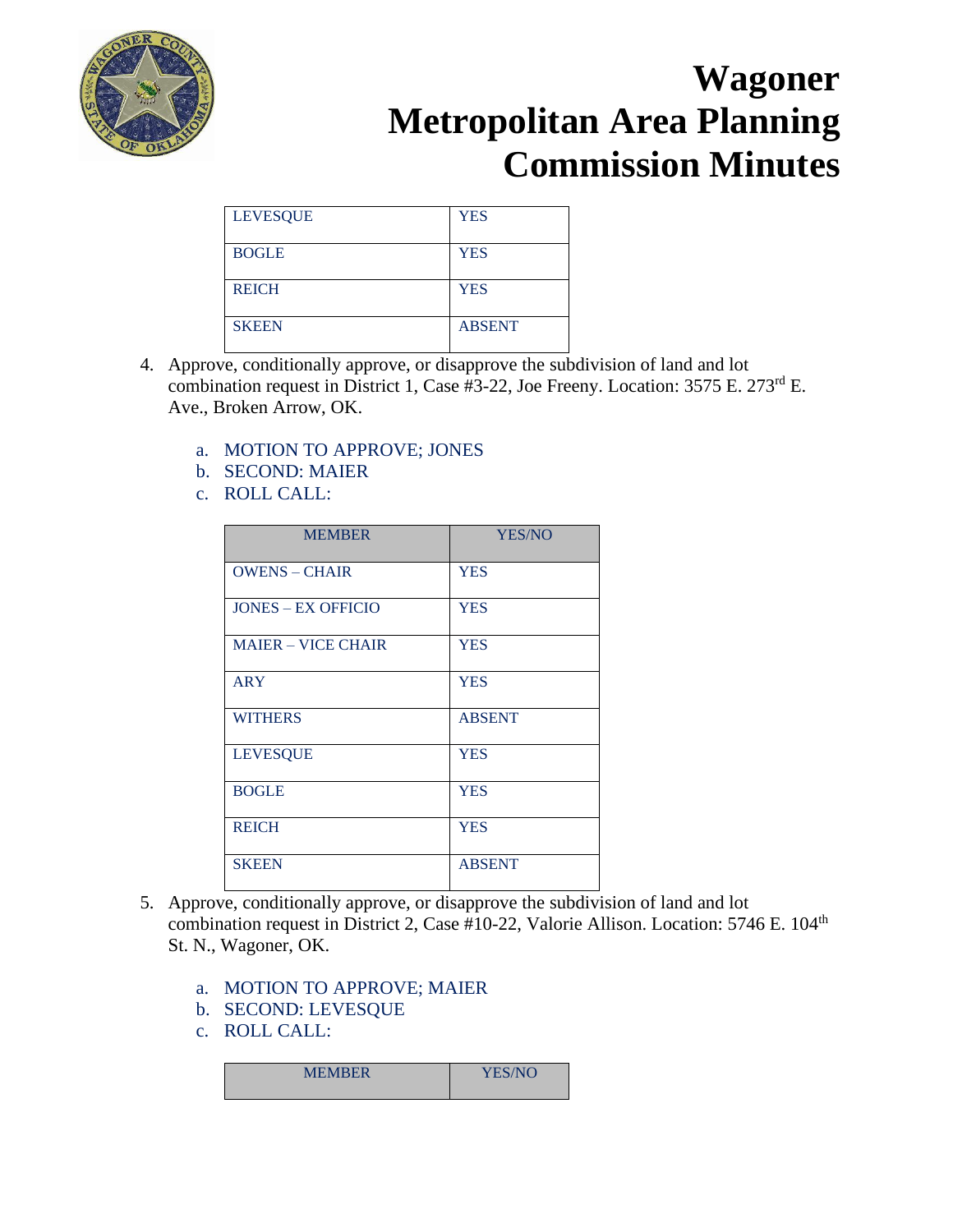

| <b>OWENS - CHAIR</b>      | <b>YES</b>    |
|---------------------------|---------------|
| <b>JONES – EX OFFICIO</b> | <b>YES</b>    |
| <b>MAIER – VICE CHAIR</b> | <b>YES</b>    |
| <b>ARY</b>                | <b>YES</b>    |
| <b>WITHERS</b>            | <b>ABSENT</b> |
| <b>LEVESQUE</b>           | <b>YES</b>    |
| <b>BOGLE</b>              | <b>YES</b>    |
| <b>REICH</b>              | <b>YES</b>    |
| <b>SKEEN</b>              | <b>ABSENT</b> |

- 6. Approve, conditionally approve, or disapprove the subdivision of land and lot combination request in District 3, Case #11-22, Frank Horton. Location: 17151 S. 337<sup>th</sup> E. Ave., Porter, OK.
	- a. MOTION TO APPROVE; MAIER
	- b. SECOND: LEVESQUE
	- c. ROLL CALL:

| <b>MEMBER</b>             | YES/NO          |
|---------------------------|-----------------|
| <b>OWENS - CHAIR</b>      | <b>YES</b>      |
| <b>JONES – EX OFFICIO</b> | <b>YES</b>      |
| <b>MAJER – VICE CHAIR</b> | <b>YES</b>      |
| <b>ARY</b>                | <b>ABSTAINE</b> |
| <b>WITHERS</b>            | <b>ABSENT</b>   |
| <b>LEVESQUE</b>           | <b>YES</b>      |
| <b>BOGLE</b>              | <b>YES</b>      |
| <b>REICH</b>              | <b>YES</b>      |
| <b>SKEEN</b>              | <b>ABSENT</b>   |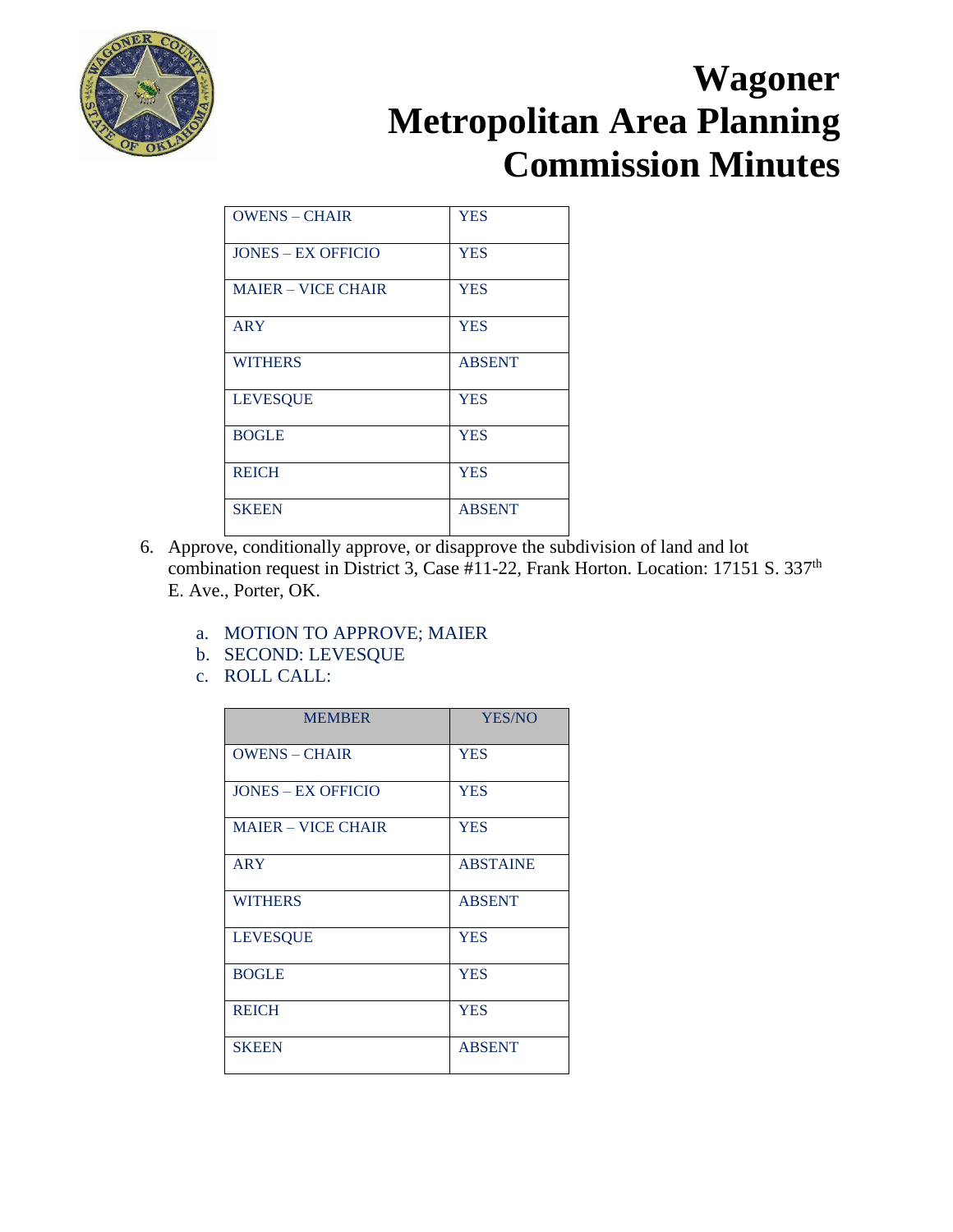

- 7. Approve, conditionally approve, or disapprove the subdivision of land request in District 1, Case #12-22, Joseph McCormick. Location: south of  $101<sup>st</sup>$  St., on the west side of 353<sup>rd</sup> E. Ave., Broken Arrow, OK.
	- a. MOTION TO APPROVE; JONES
	- b. SECOND: MAIER
	- c. ROLL CALL:

| <b>MEMBER</b>             | YES/NO        |
|---------------------------|---------------|
| <b>OWENS - CHAIR</b>      | <b>YES</b>    |
| <b>JONES – EX OFFICIO</b> | <b>YES</b>    |
| <b>MAJER – VICE CHAIR</b> | <b>YES</b>    |
| <b>ARY</b>                | <b>YES</b>    |
| <b>WITHERS</b>            | <b>ABSENT</b> |
| <b>LEVESQUE</b>           | <b>YES</b>    |
| <b>BOGLE</b>              | <b>YES</b>    |
| <b>REICH</b>              | <b>YES</b>    |
| <b>SKEEN</b>              | <b>ABSENT</b> |

- 8. Approve, conditionally approve, or disapprove the zoning map amendment request in District 2, WCZ #6-22, M & M Capital Investments. Location:  $\frac{1}{4}$  mile south of E. 131<sup>st</sup> St., on the west side of  $321<sup>st</sup>$  E. Ave., Coweta, OK.
	- a. MOTION TO APPROVE; MAIER
	- b. SECOND: ARY
	- c. ROLL CALL:

| <b>MEMBER</b>             | YES/NO         |
|---------------------------|----------------|
| <b>OWENS - CHAIR</b>      | N <sub>O</sub> |
| <b>JONES – EX OFFICIO</b> | <b>YES</b>     |
| <b>MAJER – VICE CHAIR</b> | <b>YES</b>     |
| <b>ARY</b>                | <b>YES</b>     |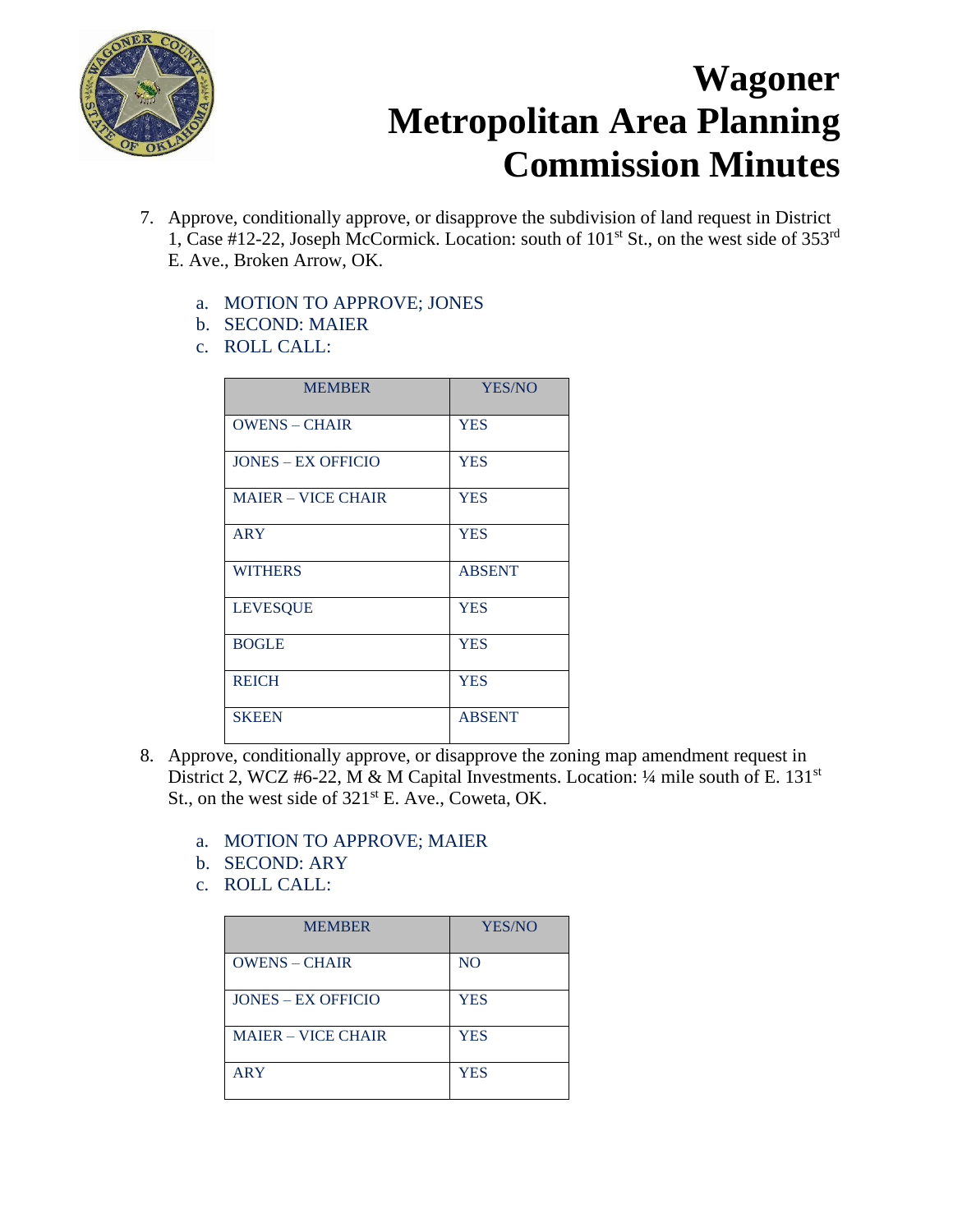

| <b>WITHERS</b>  | <b>ABSENT</b> |
|-----------------|---------------|
| <b>LEVESQUE</b> | <b>NO</b>     |
| <b>BOGLE</b>    | <b>NO</b>     |
| <b>REICH</b>    | <b>NO</b>     |
| <b>SKEEN</b>    | <b>ABSENT</b> |

- d. THE ITEM DID NOT PASS
- 9. Approve, conditionally approve, or disapprove the zoning map amendment request in District 2, WCZ #7-22, Chad Clifton. Location: north side of OK-51 & west side of 369<sup>th</sup> E. Ave., Coweta, OK.
	- a. MOTION TO APPROVE; JONES
	- b. SECOND: MAIER
	- c. ROLL CALL:

| <b>MEMBER</b>             | YES/NO        |
|---------------------------|---------------|
| <b>OWENS - CHAIR</b>      | <b>YES</b>    |
| <b>JONES – EX OFFICIO</b> | <b>YES</b>    |
| <b>MAJER – VICE CHAIR</b> | <b>YES</b>    |
| <b>ARY</b>                | <b>YES</b>    |
| <b>WITHERS</b>            | <b>ABSENT</b> |
| <b>LEVESQUE</b>           | <b>YES</b>    |
| <b>BOGLE</b>              | <b>YES</b>    |
| <b>REICH</b>              | <b>YES</b>    |
| <b>SKEEN</b>              | <b>ABSENT</b> |

- 10. Approve, conditionally approve, or disapprove the zoning map amendment and subdivision of land request in District 1, WCZ #13-22, Christopher Belden. Location: 24821 E. 51<sup>st</sup> St. So., Broken Arrow, OK.
	- a. MOTION TO APPROVE; MAIER
	- b. SECOND: JONES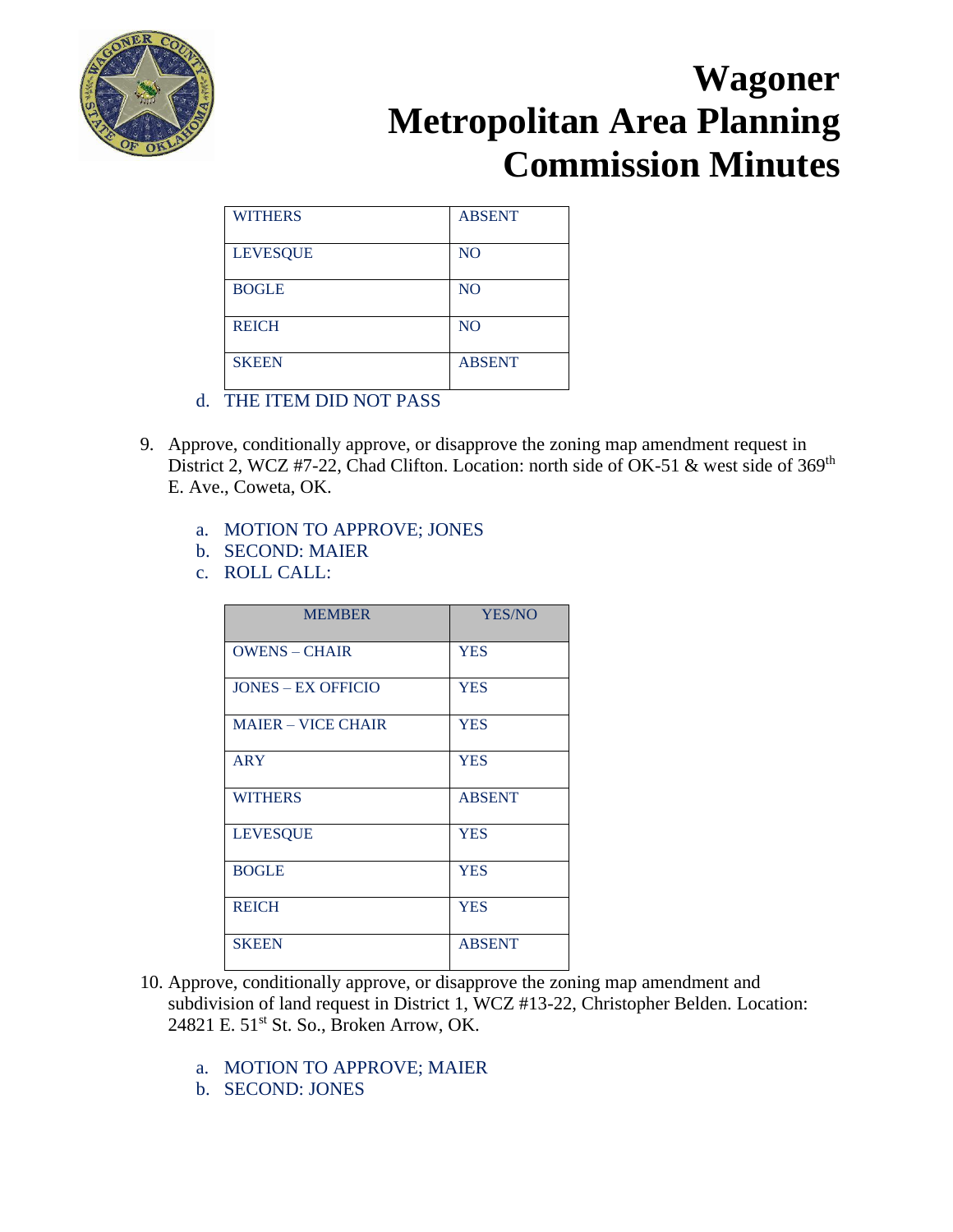

c. ROLL CALL:

| <b>MEMBER</b>             | YES/NO        |
|---------------------------|---------------|
| <b>OWENS - CHAIR</b>      | <b>YES</b>    |
| <b>JONES – EX OFFICIO</b> | <b>YES</b>    |
| <b>MAJER – VICE CHAIR</b> | <b>YES</b>    |
| <b>ARY</b>                | <b>YES</b>    |
| <b>WITHERS</b>            | <b>ABSENT</b> |
| <b>LEVESQUE</b>           | <b>YES</b>    |
| <b>BOGLE</b>              | <b>YES</b>    |
| <b>REICH</b>              | <b>YES</b>    |
| <b>SKEEN</b>              | <b>ABSENT</b> |

- 11. Approve, conditionally approve, or disapprove the zoning map amendment request in District 3, WCZ #15-22, Tyler Vining. Location: 33256 E. 164<sup>th</sup> St. So., Coweta, OK.
	- a. MOTION TO APPROVE; ARY
	- b. SECOND: JONES
	- c. ROLL CALL:

| <b>MEMBER</b>             | YES/NO        |
|---------------------------|---------------|
| <b>OWENS - CHAIR</b>      | <b>YES</b>    |
| <b>JONES – EX OFFICIO</b> | <b>YES</b>    |
| <b>MAJER – VICE CHAIR</b> | <b>YES</b>    |
| ARY                       | <b>YES</b>    |
| <b>WITHERS</b>            | <b>ABSENT</b> |
| <b>LEVESQUE</b>           | <b>YES</b>    |
| <b>BOGLE</b>              | <b>YES</b>    |
| <b>REICH</b>              | <b>YES</b>    |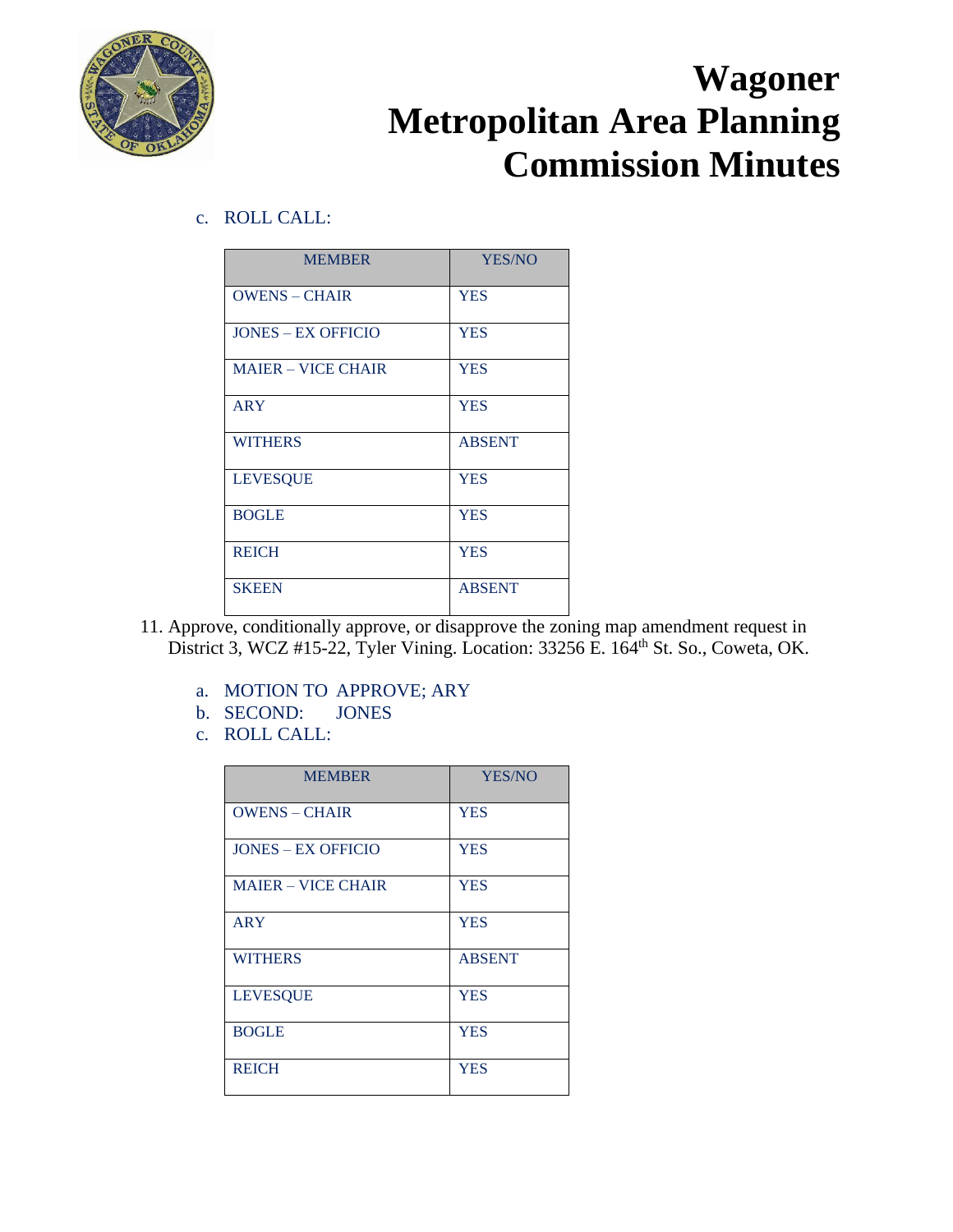

|  | $\sim$ $\sim$ $\sim$ $\sim$ $\sim$ $\sim$ $\sim$<br><u>.</u> |
|--|--------------------------------------------------------------|
|  |                                                              |

- 12. Approve, conditionally approve, or disapprove the Preliminary and Final Plat request of the replat of Lot 8, Block 3 of Coweta Acres. Location: 33256 E. 164<sup>th</sup> St. So., Coweta, OK.
	- a. MOTION TO CONDITIONALLY APPROVE BASED ON ENGINEER RECOMMENDATIONS; MAIER
	- b. SECOND: LEVESQUE
	- c. ROLL CALL:

| <b>MEMBER</b>             | <b>YES/NO</b> |
|---------------------------|---------------|
| <b>OWENS - CHAIR</b>      | <b>YES</b>    |
| <b>JONES – EX OFFICIO</b> | <b>YES</b>    |
| <b>MAIER - VICE CHAIR</b> | <b>YES</b>    |
| <b>ARY</b>                | <b>YES</b>    |
| <b>WITHERS</b>            | <b>ABSENT</b> |
| <b>LEVESQUE</b>           | <b>YES</b>    |
| <b>BOGLE</b>              | <b>YES</b>    |
| <b>REICH</b>              | <b>YES</b>    |
| <b>SKEEN</b>              | <b>ABSENT</b> |

- 13. Approve, conditionally approve, or disapprove the zoning map amendment request in District 3, WCZ #16-22. Jeremy Poplin. Location: 32492 E. 171<sup>st</sup> St. So., Coweta, OK.
	- a. MOTION TO APPROVE; MAIER
	- b. SECOND: JONES
	- c. ROLL CALL:

| <b>MEMBER</b>        | YES/NO     |
|----------------------|------------|
| $OWENS - CHAIR$      | <b>YES</b> |
| $JONES - EX$ OFFICIO | YES        |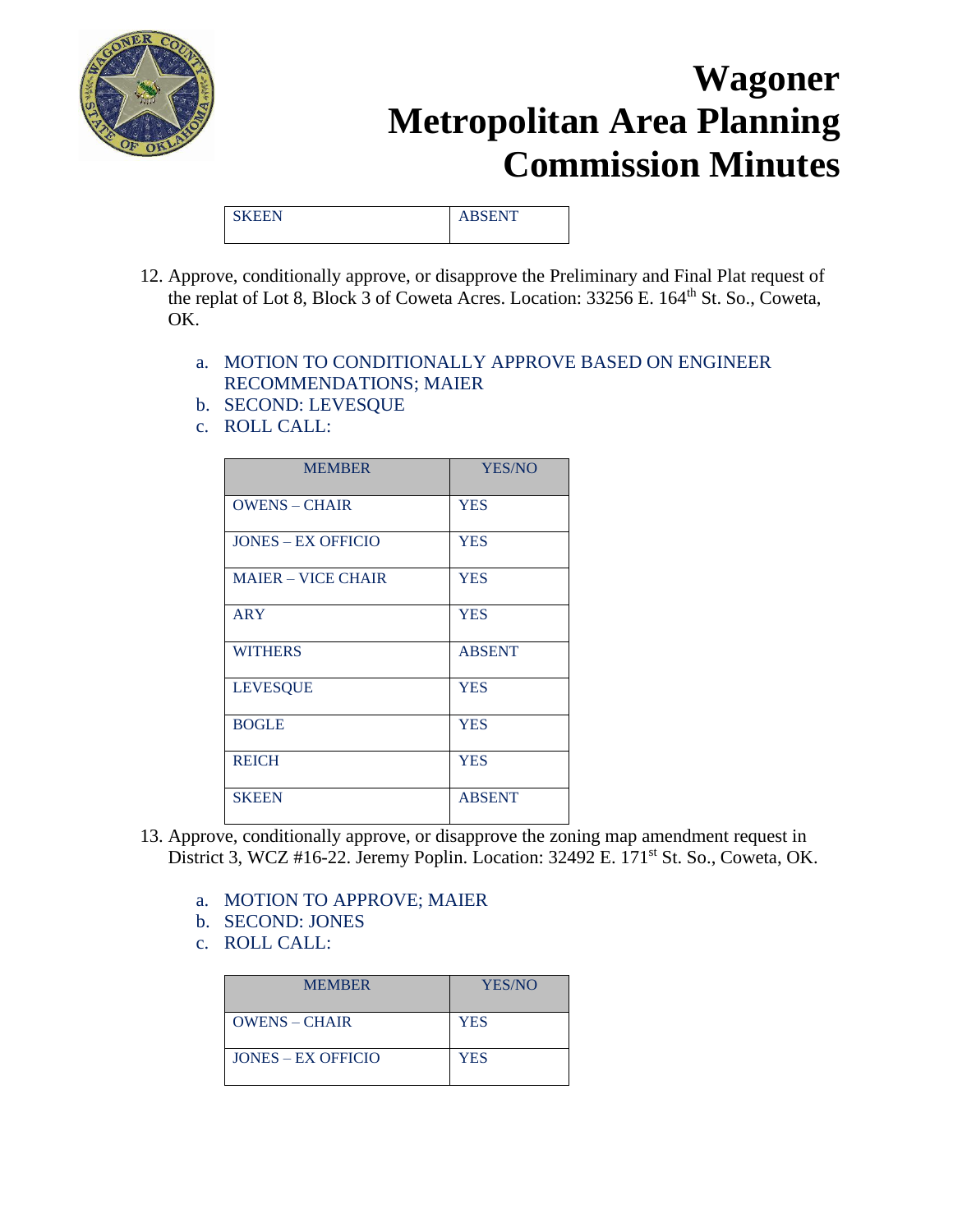

| <b>MAJER – VICE CHAIR</b> | <b>YES</b>    |
|---------------------------|---------------|
| <b>ARY</b>                | <b>YES</b>    |
| <b>WITHERS</b>            | <b>ABSENT</b> |
| <b>LEVESQUE</b>           | <b>YES</b>    |
| <b>BOGLE</b>              | <b>YES</b>    |
| <b>REICH</b>              | <b>YES</b>    |
| <b>SKEEN</b>              | <b>ABSENT</b> |

- 14. Approve, conditionally approve, or disapprove the zoning map amendment request in District 3, WCZ #17-22, Larry Smith. Location: 35494 OK-51, Coweta, OK.
	- a. MOTION TO APPROVE; MAIER
	- b. SECOND: JONES
	- c. ROLL CALL:

| <b>MEMBER</b>             | <b>YES/NO</b> |
|---------------------------|---------------|
| <b>OWENS - CHAIR</b>      | <b>YES</b>    |
| <b>JONES – EX OFFICIO</b> | <b>YES</b>    |
| <b>MAJER – VICE CHAIR</b> | <b>YES</b>    |
| <b>ARY</b>                | <b>YES</b>    |
| <b>WITHERS</b>            | <b>ABSENT</b> |
| <b>LEVESQUE</b>           | <b>YES</b>    |
| <b>BOGLE</b>              | <b>YES</b>    |
| <b>REICH</b>              | <b>YES</b>    |
| <b>SKEEN</b>              | <b>ABSENT</b> |

- 15. Approve, conditionally approve, or disapprove the zoning map amendment request in District 3, WCZ #22-22, MooreCom Supply LLC. Location: 38278 OK-51, Coweta, OK.
	- a. MOTION TO APPROVE; JONES
	- b. SECOND: MAIER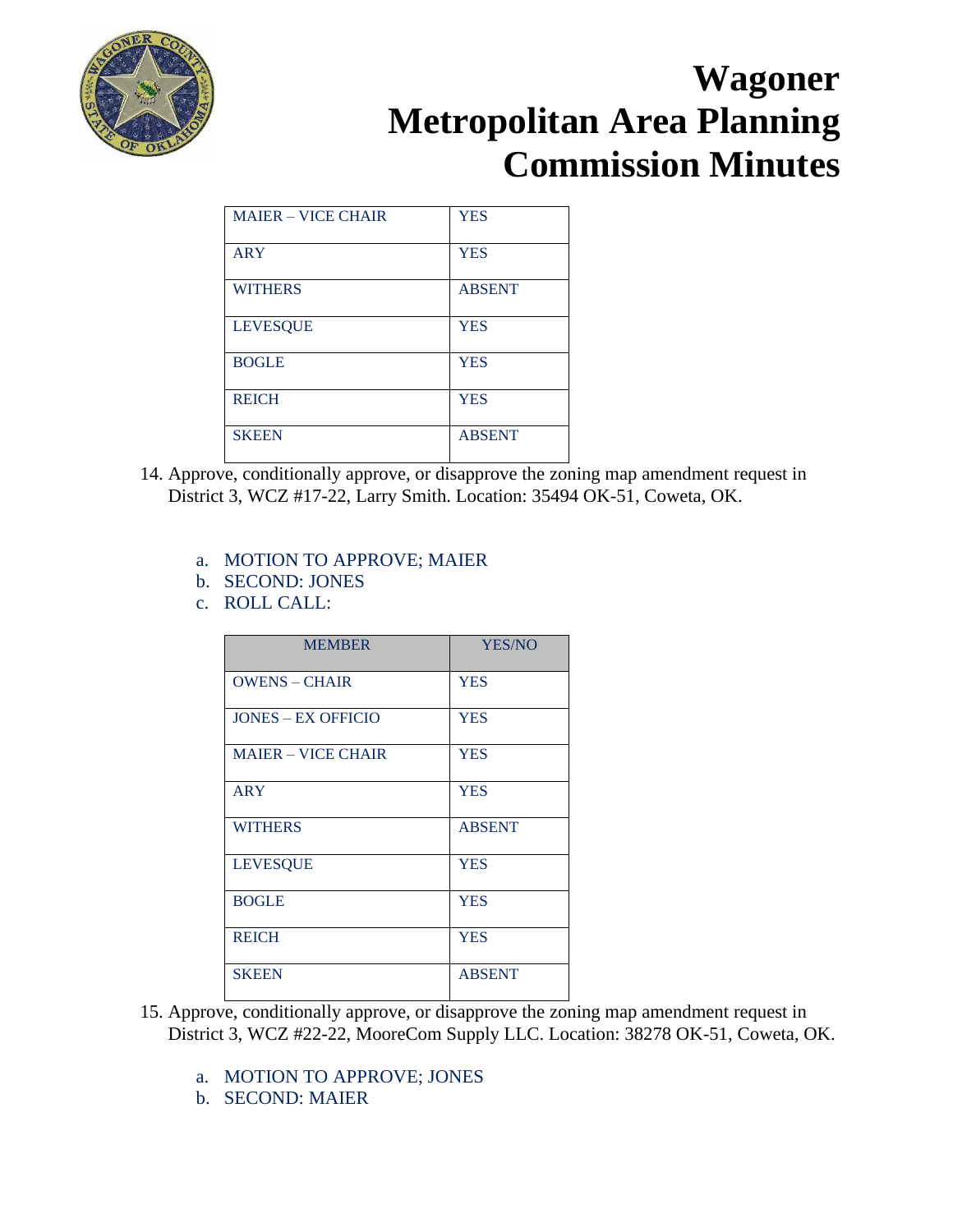

c. ROLL CALL:

| <b>MEMBER</b>             | YES/NO        |
|---------------------------|---------------|
| <b>OWENS - CHAIR</b>      | <b>YES</b>    |
| <b>JONES – EX OFFICIO</b> | <b>YES</b>    |
| <b>MAJER – VICE CHAIR</b> | <b>YES</b>    |
| <b>ARY</b>                | <b>YES</b>    |
| <b>WITHERS</b>            | <b>ABSENT</b> |
| <b>LEVESQUE</b>           | <b>YES</b>    |
| <b>BOGLE</b>              | <b>YES</b>    |
| <b>REICH</b>              | <b>YES</b>    |
| <b>SKEEN</b>              | <b>ABSENT</b> |

- 16. Approve, conditionally approve, or disapprove the zoning map amendment request in District 3, WCZ #23-22, Wes Coblentz. Location: 21881 E. 111<sup>th</sup> St. So., Broken Arrow, OK.
	- a. MOTION TO APPROVE; JONES
	- b. SECOND: BOGLE
	- c. ROLL CALL:

| <b>MEMBER</b>             | YES/NO        |
|---------------------------|---------------|
| <b>OWENS – CHAIR</b>      | <b>YES</b>    |
| <b>JONES – EX OFFICIO</b> | <b>YES</b>    |
| <b>MAJER – VICE CHAIR</b> | <b>YES</b>    |
| <b>ARY</b>                | <b>YES</b>    |
| <b>WITHERS</b>            | <b>ABSENT</b> |
| <b>LEVESQUE</b>           | <b>YES</b>    |
| <b>BOGLE</b>              | <b>YES</b>    |
| <b>REICH</b>              | <b>YES</b>    |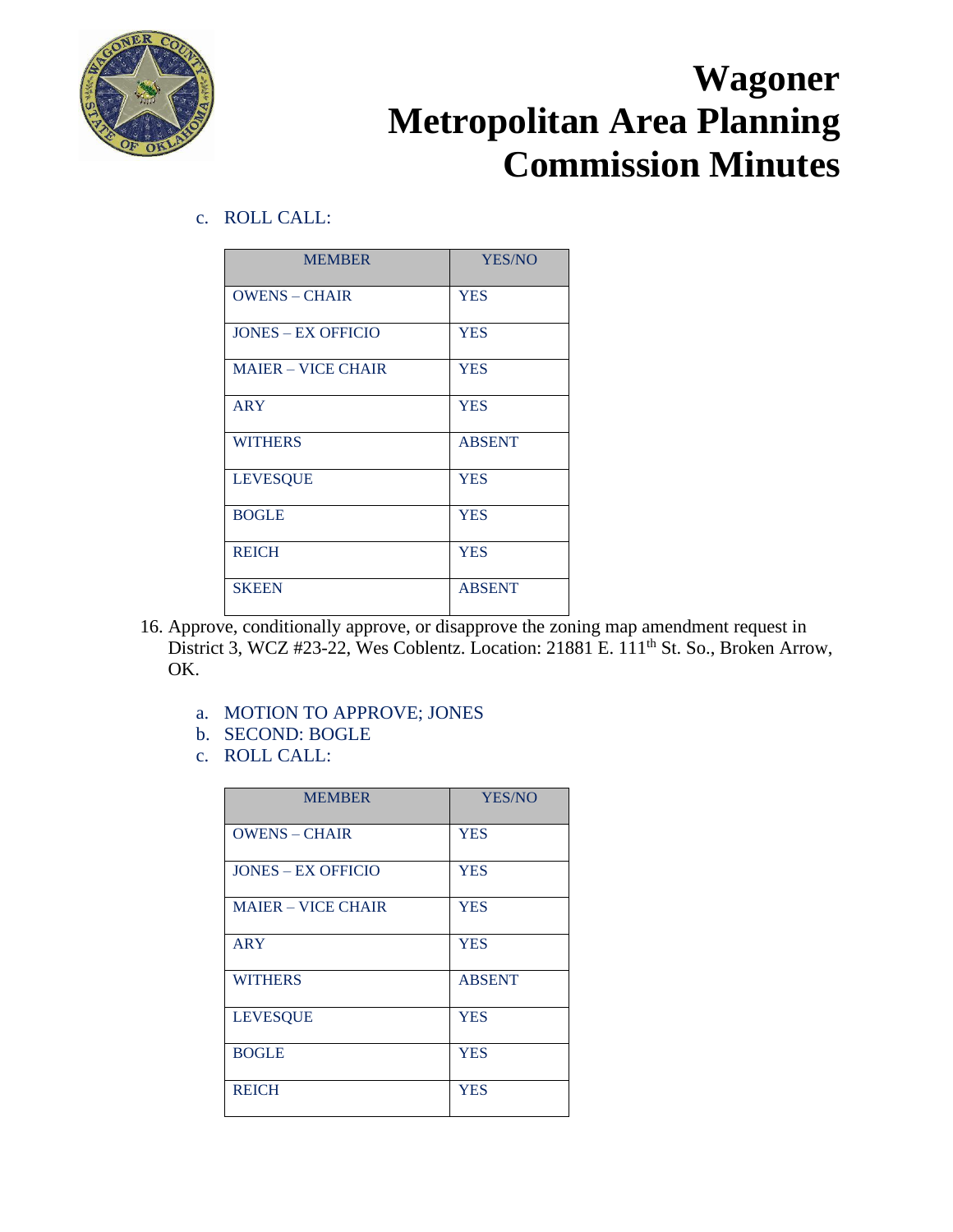

SKEEN ABSENT

- 17. Approve, conditionally approve, or disapprove the Preliminary Plat of South Brook II request in District 3. Location: 21881 E. 111th St. So., Broken Arrow, OK.
	- a. MOTION TO TABLE; MAIER
	- b. SECOND: LEVESQUE
	- c. ROLL CALL:

| <b>MEMBER</b>             | YES/NO         |
|---------------------------|----------------|
| <b>OWENS - CHAIR</b>      | <b>YES</b>     |
| <b>JONES – EX OFFICIO</b> | <b>YES</b>     |
| <b>MAIER - VICE CHAIR</b> | <b>YES</b>     |
| <b>ARY</b>                | N <sub>O</sub> |
| <b>WITHERS</b>            | <b>ABSENT</b>  |
| <b>LEVESQUE</b>           | <b>YES</b>     |
| <b>BOGLE</b>              | N <sub>O</sub> |
| <b>REICH</b>              | <b>YES</b>     |
| <b>SKEEN</b>              | <b>ABSENT</b>  |

- 18. Approve, conditionally approve, or disapprove the plat-waivered subdivision, previously Midway Ridge Addition, in District 2. Location: NE corner of 257<sup>th</sup> E. Ave. and 121<sup>st</sup> St. So., Coweta, OK.
	- a. MOTION TO TABLE; MAIER
	- b. SECOND: BOGLE
	- c. ROLL CALL:

| <b>MEMBER</b>             | YES/NO         |
|---------------------------|----------------|
| <b>OWENS - CHAIR</b>      | <b>YES</b>     |
| <b>JONES – EX OFFICIO</b> | <b>YES</b>     |
| <b>MAJER – VICE CHAIR</b> | <b>YES</b>     |
| <b>ARY</b>                | <b>ABSTAIN</b> |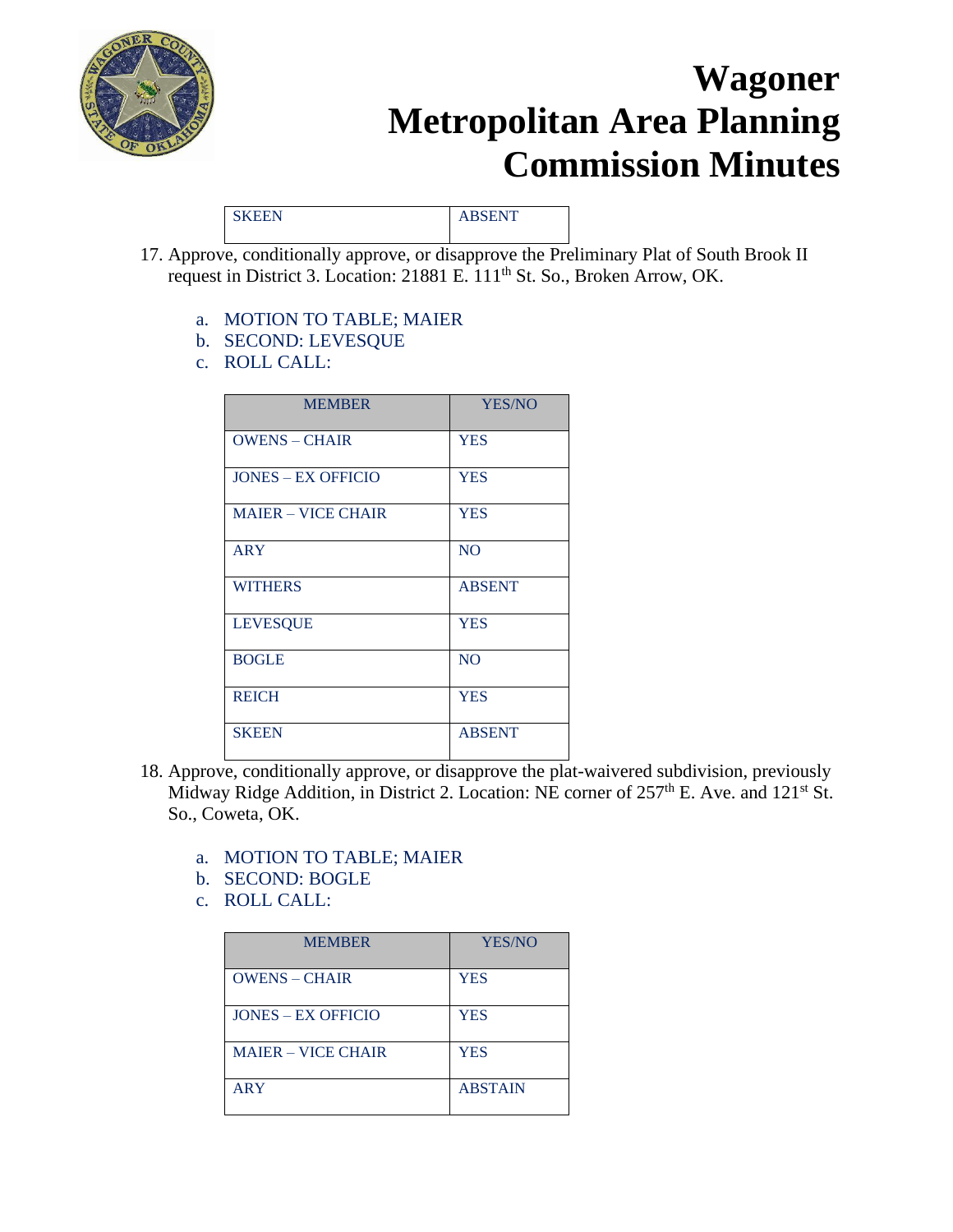

| <b>WITHERS</b>  | <b>ABSENT</b> |
|-----------------|---------------|
| <b>LEVESQUE</b> | <b>YES</b>    |
| <b>BOGLE</b>    | <b>YES</b>    |
| <b>REICH</b>    | <b>YES</b>    |
| <b>SKEEN</b>    | <b>ABSENT</b> |

- 19. Approve, conditionally approve, or disapprove the Final Plat request of Eagle Point IV in District 3. Location: east of  $209<sup>th</sup>$  E. Ave. and south of  $111<sup>th</sup>$  St. So., Broken Arrow, OK.
	- a. MOTION TO TABLE; LEVESQUE
	- b. SECOND: MAIER
	- c. ROLL CALL:

| <b>MEMBER</b>             | <b>YES/NO</b> |
|---------------------------|---------------|
| <b>OWENS - CHAIR</b>      | <b>YES</b>    |
| <b>JONES – EX OFFICIO</b> | <b>YES</b>    |
| <b>MAIER - VICE CHAIR</b> | <b>YES</b>    |
| <b>ARY</b>                | <b>YES</b>    |
| <b>WITHERS</b>            | <b>ABSENT</b> |
| <b>LEVESQUE</b>           | <b>YES</b>    |
| <b>BOGLE</b>              | <b>YES</b>    |
| <b>REICH</b>              | <b>YES</b>    |
| <b>SKEEN</b>              | <b>ABSENT</b> |

- 20. Approve, conditionally approve, or disapprove the Final Plat request of East Village phase II in District 1. Location: between  $289<sup>th</sup>$  &  $305<sup>th</sup>$  E. Ave., on the north side of 81<sup>st</sup> St. So., Broken Arrow, OK.
	- a. MOTION TO APPROVE; MAIER
	- b. SECOND: LESVEQUE
	- c. ROLL CALL:

| <b>MEMBER</b> | YES/NO<br>ー |
|---------------|-------------|
|               |             |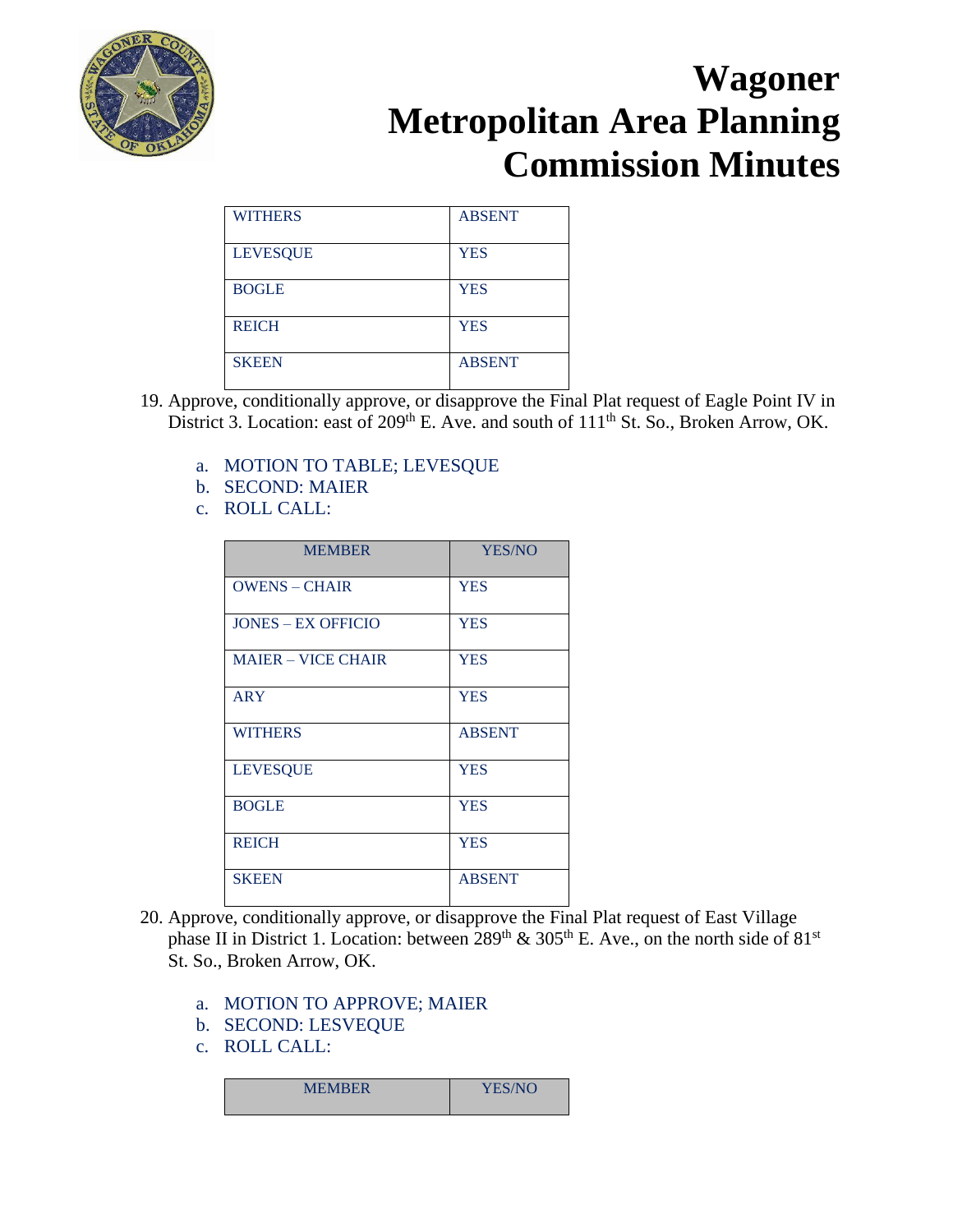

| $OWENS - CHAIR$           | <b>YES</b>    |
|---------------------------|---------------|
| <b>JONES – EX OFFICIO</b> | <b>YES</b>    |
| <b>MAJER – VICE CHAIR</b> | <b>YES</b>    |
| <b>ARY</b>                | <b>YES</b>    |
| <b>WITHERS</b>            | <b>ABSENT</b> |
| <b>LEVESQUE</b>           | <b>YES</b>    |
| <b>BOGLE</b>              | <b>YES</b>    |
| <b>REICH</b>              | <b>YES</b>    |
| <b>SKEEN</b>              | <b>ABSENT</b> |

- 21. Old business
- a) Approve, conditionally approve, or disapprove the code amendment investigation for the Wagoner Metropolitan Area Planning Commission to include the Subdivision Regulations, specifically an update to the general organization of the document, platting process, and engineering requirements.
	- a. MOTION TO
	- b. SECOND:
	- c. ROLL CALL:

| <b>MEMBER</b>             | YES/NO |
|---------------------------|--------|
| <b>OWENS - CHAIR</b>      |        |
| <b>JONES - EX OFFICIO</b> |        |
| <b>MAIER - VICE CHAIR</b> |        |
| <b>ARY</b>                |        |
| <b>WITHERS</b>            |        |
| <b>LEVESQUE</b>           |        |
| <b>BOGLE</b>              |        |
| <b>REICH</b>              |        |